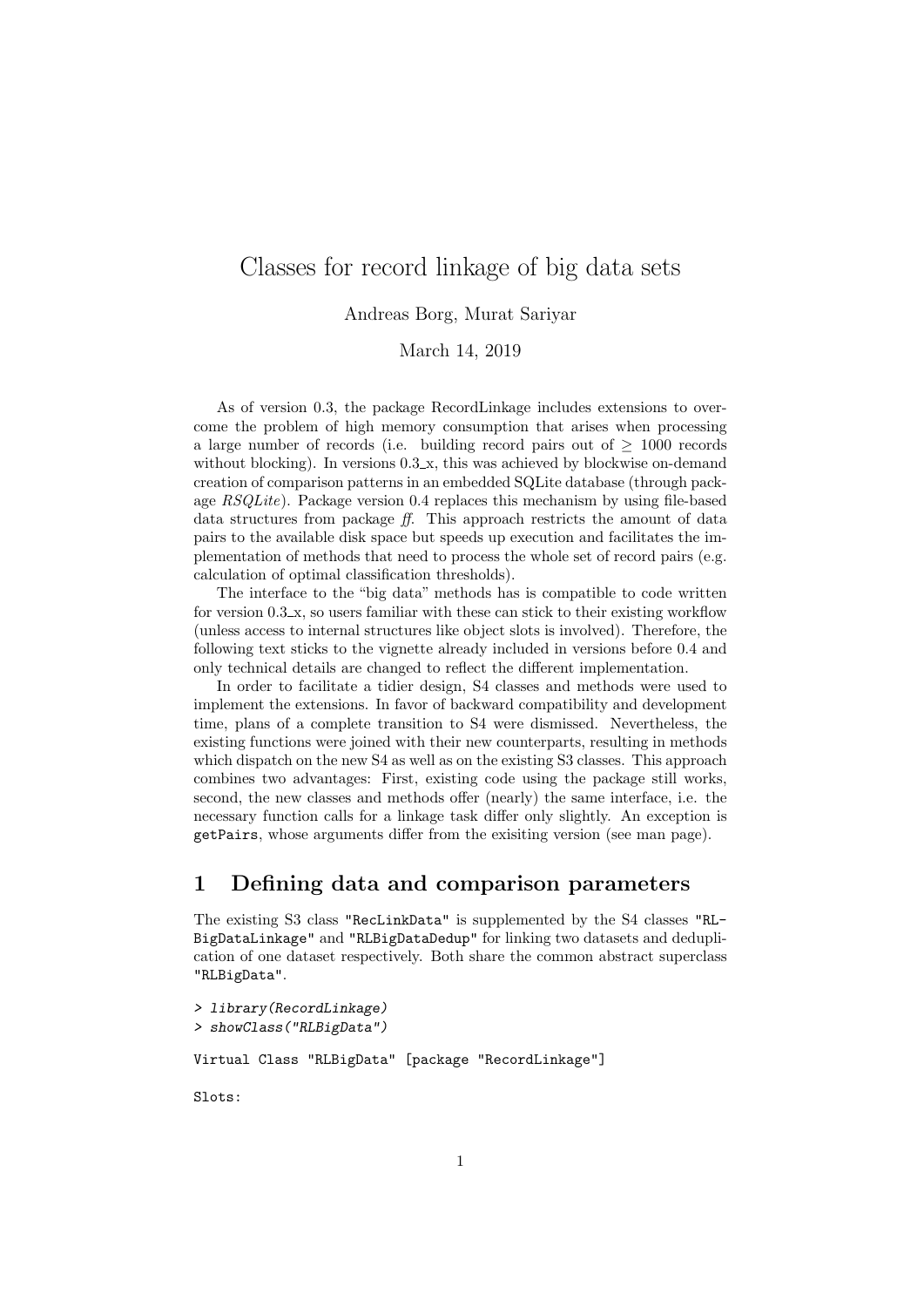Name: frequencies blockFld excludeFld Class: numeric list numeric Name: strcmpFld strcmpFun phoneticFld Class: numeric character numeric Name: phoneticFun pairs Wdata Class: character ffdf ff\_vector Name: WdataInd M U Class: ff\_vector ff\_vector ff\_vector Known Subclasses: "RLBigDataDedup", "RLBigDataLinkage" > showClass("RLBigDataDedup") Class "RLBigDataDedup" [package "RecordLinkage"] Slots: Name: data identity frequencies Class: data.frame factor numeric Name: blockFld excludeFld strcmpFld Class: list numeric numeric Name: strcmpFun phoneticFld phoneticFun Class: character numeric character Name: pairs Wdata WdataInd Class: ffdf ff\_vector ff\_vector Name: M M U Class: ff\_vector ff\_vector Extends: "RLBigData" > showClass("RLBigDataLinkage") Class "RLBigDataLinkage" [package "RecordLinkage"] Slots: Name: data1 data2 identity1 Class: data.frame data.frame factor Name: identity2 frequencies blockFld Class: factor numeric list Name: excludeFld strcmpFld strcmpFun Class: numeric numeric character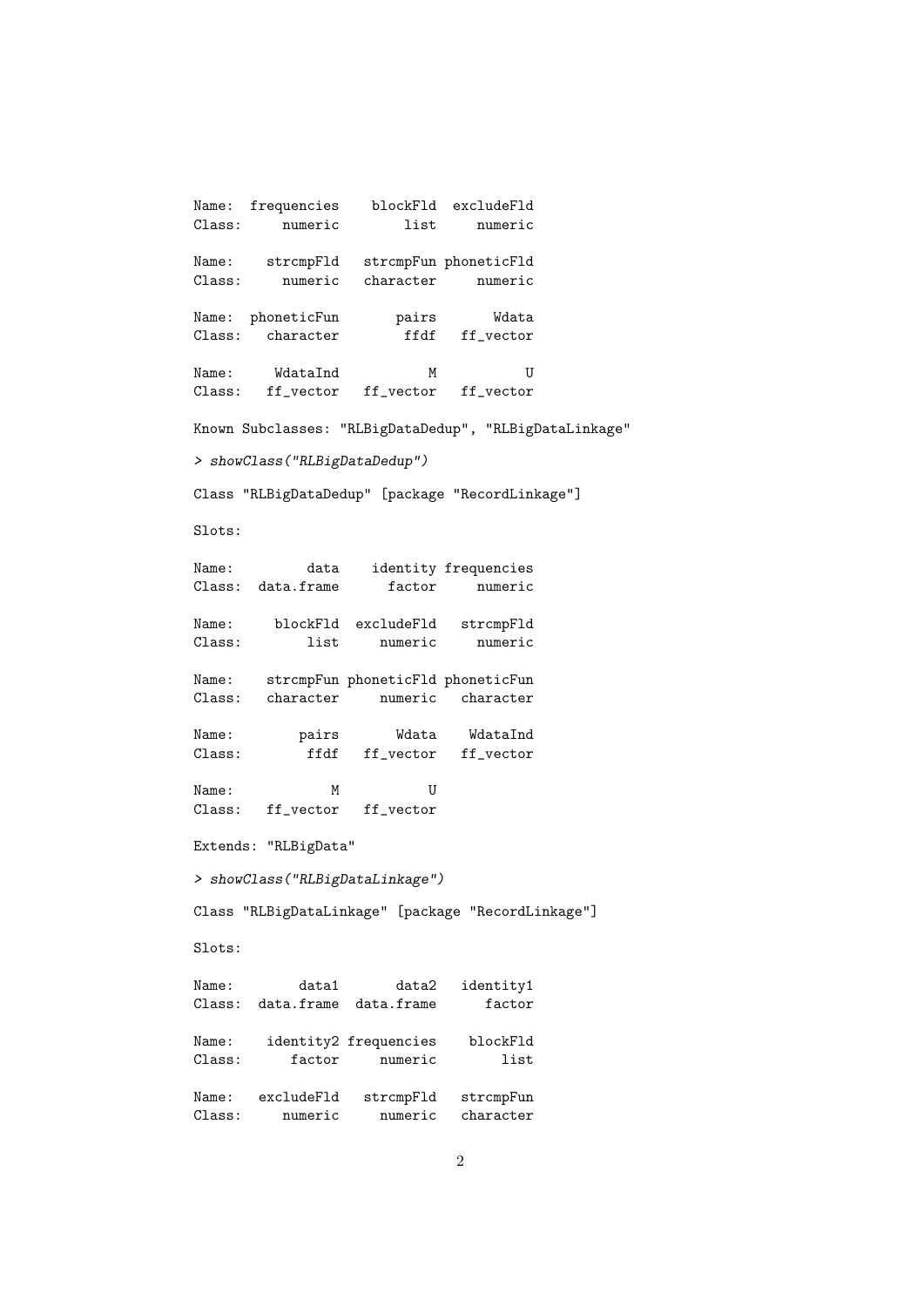Name: phoneticFld phoneticFun pairs Class: numeric character ffdf Name: Wdata WdataInd M Class: ff\_vector ff\_vector ff\_vector Name: U Class: ff\_vector

Extends: "RLBigData"

For the two non-virtual classes, the constructor-like function RLBigDataDedup and RLBigDataLinkage exist, which correspond to compare.dedup and compare.linkage for the S3 classes and share most of their arguments.

The following example shows the basic usage of the constructors, for details consult their documentation.

```
> # deduplicate dataset with two blocking iterations and string comparison
> data(RLdata500)
> data(RLdata10000)
> rpairs1 <- RLBigDataDedup(RLdata500, identity = identity.RLdata500, blockfld = list(1,3),
+ strcmp = 1:4)> # link two datasets with phonetic code, exclude lname_c2
> s1 < -471:500> s2 <- sample(1:10000, 300)
> identity2 <- c(identity.RLdata500[s1], rep(NaN, length(s2)))
> dataset <- rbind(RLdata500[s1,], RLdata10000[s2,])
> rpairs2 <- RLBigDataLinkage(RLdata500, dataset, identity1 = identity.RLdata500,
    identity2 = identity2, phonetic = 1:4, exclude = "lname_c2")
```
#### 2 Supervised classification

The existing function classifySupv was transformed to a S4 method which handles the old S3 object ("RecLinkData") as well as the new classes. However, at the moment a classificator can only be trained with an object of class "RecLinkData".

```
> train <- getMinimalTrain(compare.dedup(RLdata500, identity = identity.RLdata500,
   blockf1d = list(1,3))> rpairs1 <- RLBigDataDedup(RLdata500, identity = identity.RLdata500)
> classif <- trainSupv(train, "rpart", minsplit=2)
> result <- classifySupv(classif, rpairs1)
```
The result is an object of class "RLResult" which contains the classification result along with the data object.

```
> showClass("RLResult")
```
Class "RLResult" [package "RecordLinkage"]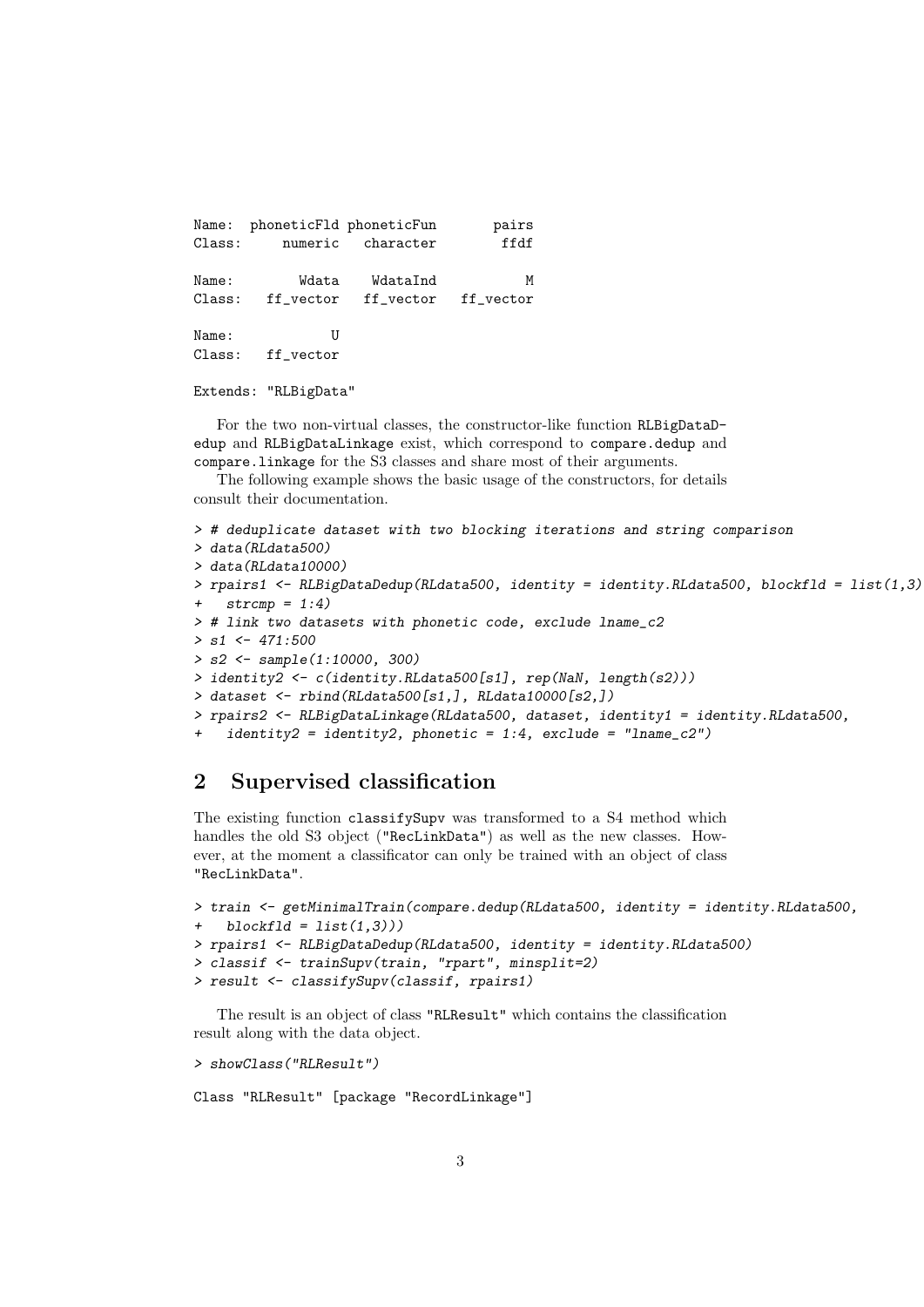Slots:

Name: data prediction Class: RLBigData ff\_vector

A contingency table can be viewed via getTable, various error measures are calculated by getErrorMeasures.

```
> getTable(result)
```
classification true status N P L 0 124696 0 4 1 2 0 48 > getErrorMeasures(result) \$alpha [1] 0.04 \$beta [1] 3.207698e-05 \$accuracy [1] 0.9999519 \$precision [1] 0.9230769 \$sensitivity [1] 0.96 \$specificity [1] 0.9999679 \$ppv [1] 0.9230769 \$npv [1] 0.999984

# 3 Weight-based classification

As with "RecLinkData" objects, weight-based classification with "RLBigData\*" classes includes weight calculation and classification based on one or two thresholds, dividing links, non-links and, if desired, possible links. The following example applies classification with Epilink (see documentation of epiWeights for details):

```
> rpairs1 <- epiWeights(rpairs1)
> result <- epiClassify(rpairs1, 0.5)
> getTable(result)
```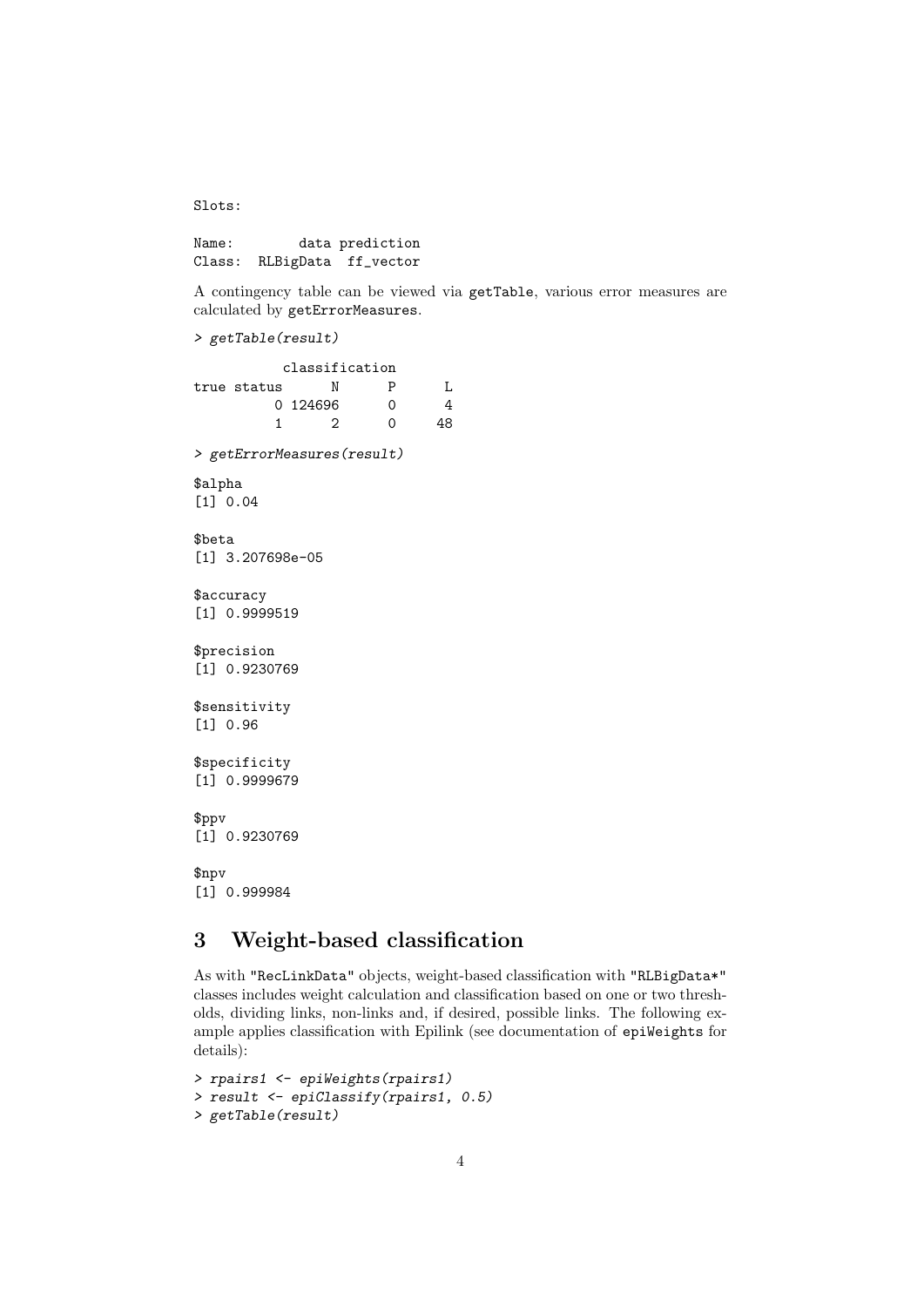| classification |          |   |    |  |
|----------------|----------|---|----|--|
| true status    |          | P |    |  |
|                | 0 124699 | 0 |    |  |
|                |          | 7 | 16 |  |

## 4 Evaluation and results

In addition to getTable and getErrorMeasures, getPairs, which was redesigned as a versatile S4 method, is an important tool to inspect data and linkage results. For example, the following code extracts all links with weights greater or equal than 0.7 from the result set obtained in the last example:

> getPairs(result, min.weight=0.7, filter.link="link")

|   |       | id fname_c1 fname_c2 lname_c1 lname_c2 by bm |                                        |  |   |
|---|-------|----------------------------------------------|----------------------------------------|--|---|
|   | 1 290 |                                              | HELGA ELFRIEDE BERGER <na> 1989 1</na> |  |   |
|   |       | 2 466 HELGA ELFRIEDE BERGER <na> 1989 1</na> |                                        |  |   |
| 3 |       |                                              |                                        |  |   |
|   |       | 4 313 URSULA BIRGIT MUELLRR <na> 1940</na>   |                                        |  | 6 |
|   |       | 5 457 URSULA BIRGIT MUELLER <na> 1940</na>   |                                        |  | 6 |
| 6 |       |                                              |                                        |  |   |
|   |       | 7 467 ULRIKE NICOLE BECKRR <na> 1982</na>    |                                        |  | 8 |
|   |       | 8 472 ULRIKE NICOLE BECKER <na> 1982 8</na>  |                                        |  |   |
| 9 |       |                                              |                                        |  |   |
|   |       | bd is_match Class Weight                     |                                        |  |   |
|   | 1 18  |                                              |                                        |  |   |
|   | 2 28  |                                              | TRUE L 0.7786012                       |  |   |
| 3 |       |                                              |                                        |  |   |
|   | 4 15  |                                              |                                        |  |   |
|   | 5 15  |                                              | TRUE L 0.7293529                       |  |   |
| 6 |       |                                              |                                        |  |   |
| 7 | 4     |                                              |                                        |  |   |
| 8 | 4     |                                              | TRUE L 0.7293529                       |  |   |
| 9 |       |                                              |                                        |  |   |
|   |       |                                              |                                        |  |   |

A frequent use case is to inspect misclassifed record pairs; for this purpose two shortcuts are included that call getPairs with appropriate arguments:

```
> getFalsePos(result)
```
================================================== id fname\_c1 fname\_c2 lname\_c1 lname\_c2 by bm<br>88 ANDREA <NA> WEBER <NA> 1945 5 1 388 ANDREA <NA> WEBER <NA> 1945 5 2 408 ANDREA <NA> SCHMIDT <NA> 1945 2 3 bd is\_match Class Weight 1 20 2 20 FALSE L 0.5067013 3